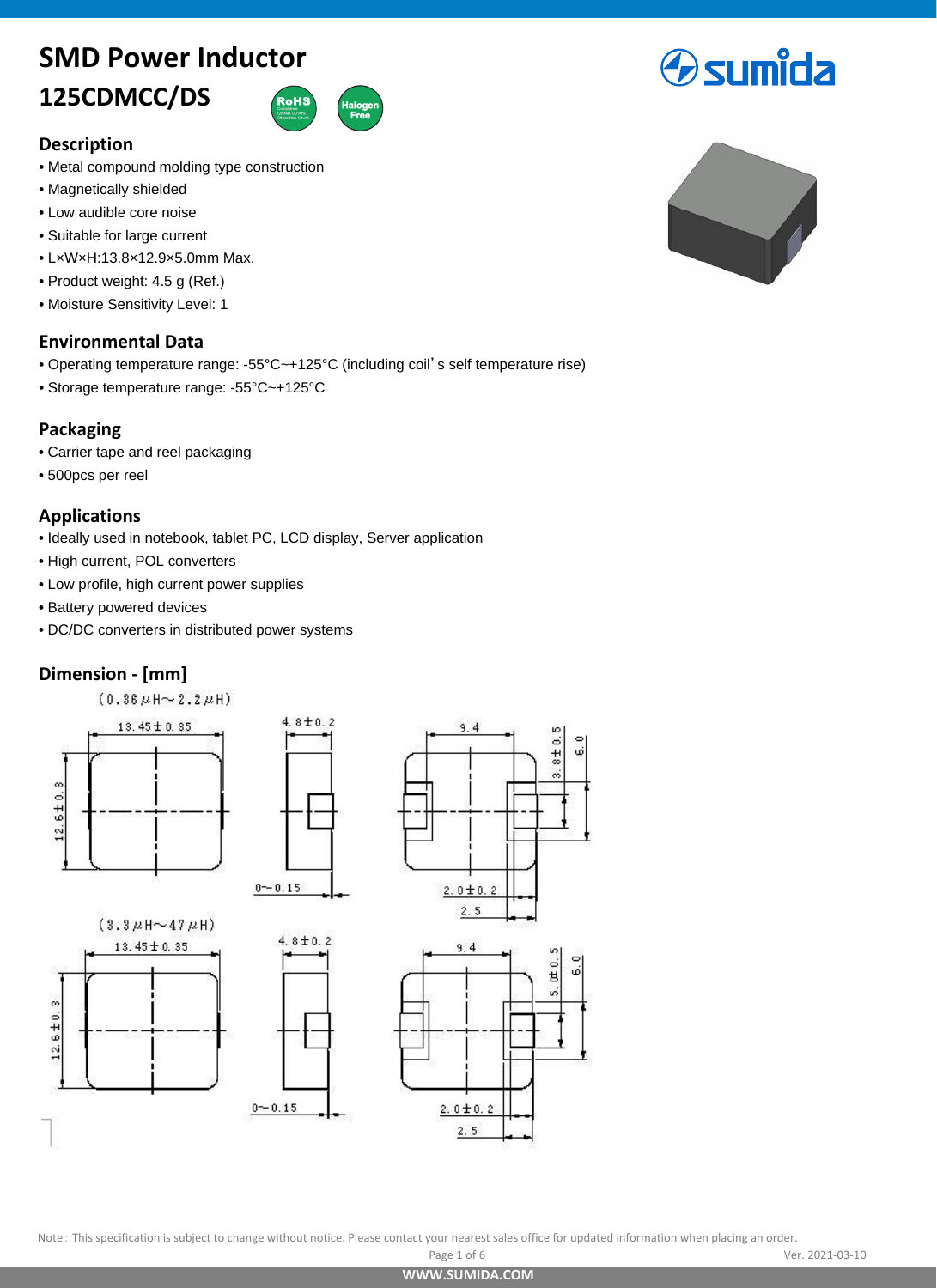### **SMD Power Inductor 125CDMCC/DS RoHS**





# **Recommended Land pattern - [mm] Wire Connection**





 $(3.3\mu H \sim 47\mu H)$ 

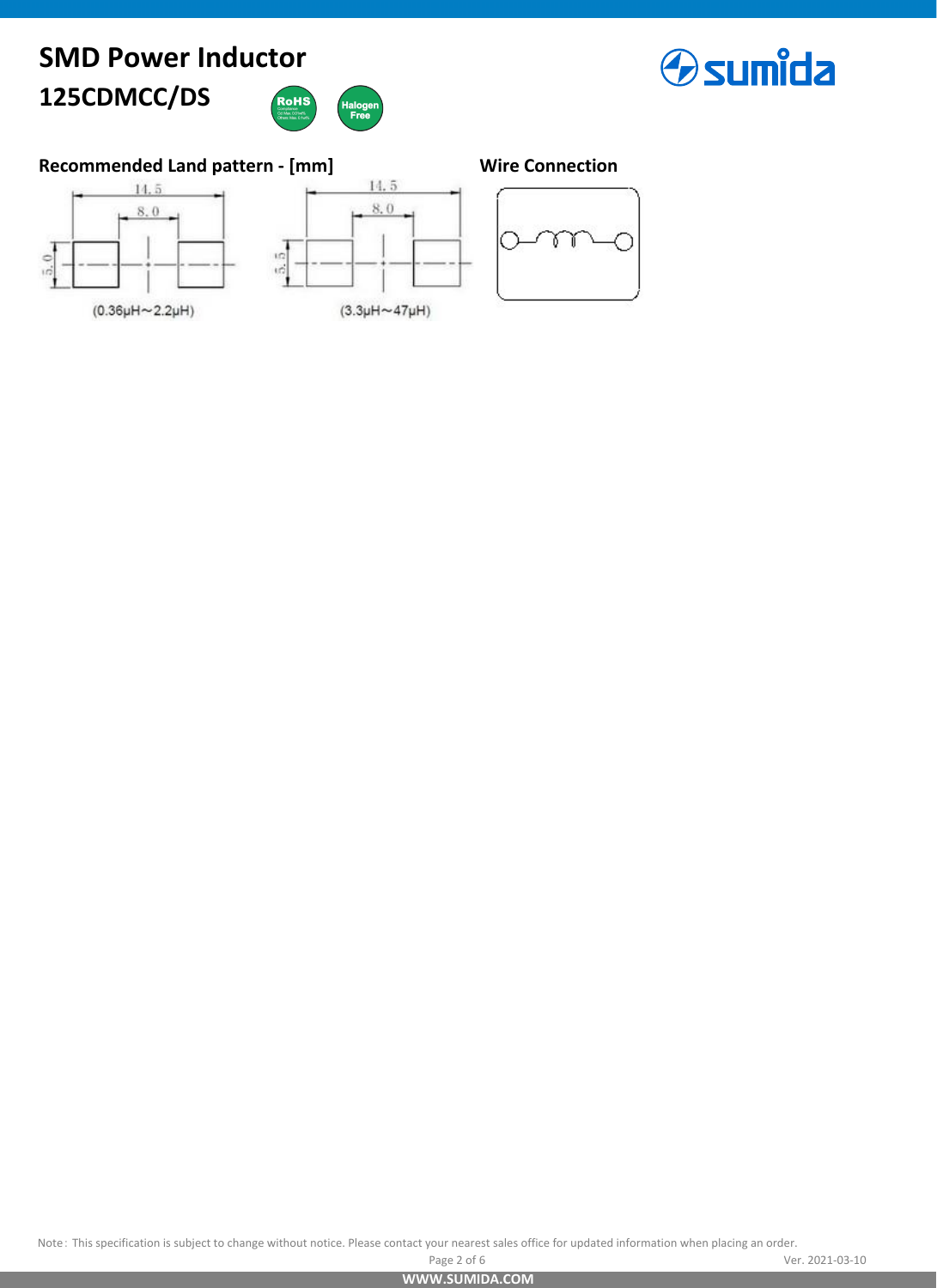# **125CDMCC/DS SMD Power Inductor**





### **Electrical Characteristics**

| <b>Part Number</b> | Inductance<br>[Within]<br>$(\mu H) \times 1$ | D.C.R. at $20^{\circ}$ C<br>Max.(Typ.) (m $\Omega$ ) | <b>Saturation Current</b><br>(A) Max.(Typ.) $\divideontimes$ 2 | Temperature<br><b>Rise Current</b><br>$(A)$ Max.(Typ.)<br>X3 |
|--------------------|----------------------------------------------|------------------------------------------------------|----------------------------------------------------------------|--------------------------------------------------------------|
| 125CDMCCDS-R36MC   | $0.36 \pm 20\%$                              | 0.95<br>(0.72)                                       | 68.00<br>(80.00)                                               | (40.00)                                                      |
| 125CDMCCDS-R47MC   | $0.47 \pm 20\%$                              | 1.10<br>(0.80)                                       | 53.00<br>(62.00)                                               | (37.00)                                                      |
| 125CDMCCDS-R68MC   | $0.68 \pm 20\%$                              | 1.30<br>(1.10)                                       | 51.00<br>(60.00)                                               | (33.00)                                                      |
| 125CDMCCDS-R82MC   | $0.82 \pm 20\%$                              | 1.80<br>(1.50)                                       | 42.50<br>(50.00)                                               | (31.00)                                                      |
| 125CDMCCDS-1R0MC   | $1.00 \pm 20\%$                              | 1.90<br>(1.60)                                       | 40.00<br>(47.00)                                               | (28.00)                                                      |
| 125CDMCCDS-1R5MC   | $1.50 \pm 20\%$                              | 3.30<br>(2.80)                                       | 32.00<br>(38.00)                                               | (22.00)                                                      |
| 125CDMCCDS-1R8MC   | $1.80 \pm 20\%$                              | 3.50<br>(3.00)                                       | 30.00<br>(35.00)                                               | (21.00)                                                      |
| 125CDMCCDS-2R2MC   | $2.20 \pm 20\%$                              | 4.20<br>(3.50)                                       | 29.00<br>(34.00)                                               | (20.00)                                                      |
| 125CDMCCDS-3R3MC   | $3.30 \pm 20\%$                              | 7.80<br>(6.50)                                       | 23.00<br>(27.00)                                               | (17.00)                                                      |
| 125CDMCCDS-4R7MC   | $4.70 \pm 20\%$                              | 10.00<br>(8.40)                                      | 19.00<br>(22.00)                                               | (14.00)                                                      |
| 125CDMCCDS-6R8MC   | $6.80 \pm 20\%$                              | 18.00<br>(14.50)                                     | 14.00<br>(17.00)                                               | (11.00)                                                      |
| 125CDMCCDS-8R2MC   | $8.20 \pm 20\%$                              | 19.00<br>(16.00)                                     | 13.00<br>(15.00)                                               | (10.00)                                                      |
| 125CDMCCDS-100MC   | $10.00 \pm 20\%$                             | 22.00<br>(19.00)                                     | 12.00<br>(14.00)                                               | (9.00)                                                       |
| 125CDMCCDS-150MC   | $15.00 \pm 20\%$                             | 26.00<br>(22.00)                                     | 9.40<br>(11.00)                                                | (8.50)                                                       |
| 125CDMCCDS-220MC   | $22.00 \pm 20\%$                             | 40.40<br>(33.70)                                     | 7.20<br>(8.50)                                                 | (6.50)                                                       |
| 125CDMCCDS-330MC   | $33.00 \pm 20\%$                             | 57.00<br>(47.50)                                     | 6.10<br>(7.20)                                                 | (6.00)                                                       |
| 125CDMCCDS-470MC   | $47.00 \pm 20\%$                             | 97.20<br>(81.00)                                     | 5.40<br>(6.30)                                                 | (4.50)                                                       |

※1 Measuring frequency Inductance at 100kHz, 1V

※2 Saturation current: This indicates the actual value of D.C. current when the inductance becomes 30% lower than its initial value

※3 Temperature rise current: The actual value of D.C. current when the temperature of coil becomes △T=40℃ (Ta=25℃). (Test board condition: FR4, Copper=70  $\mu$  m, four-layer PWB t=1.6mm)

Note: This specification is subject to change without notice. Please contact your nearest sales office for updated information when placing an order.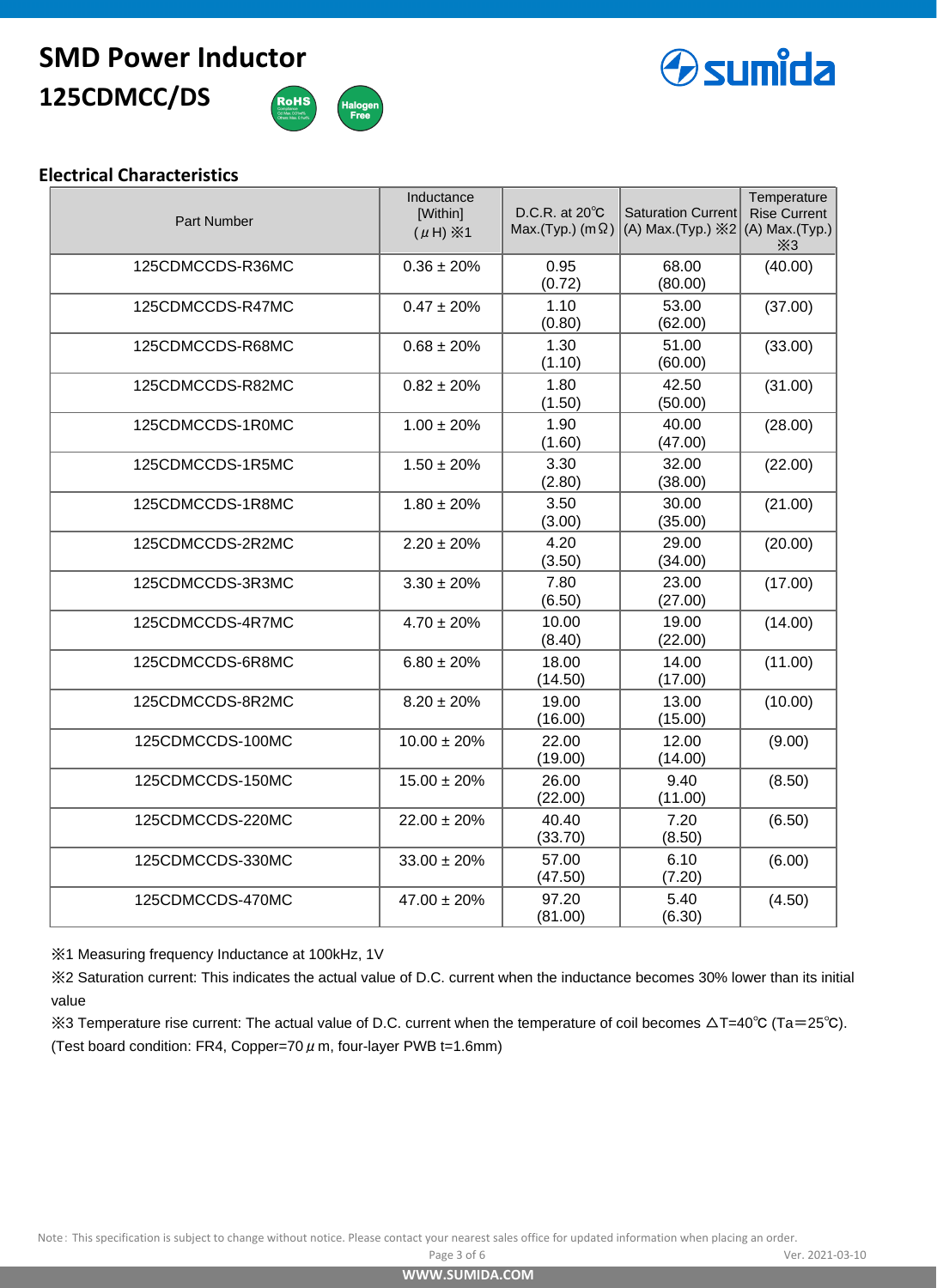# **SMD Power Inductor 125CDMCC/DS** RoHS



### **Solder Reflow Condition**



Note: This specification is subject to change without notice. Please contact your nearest sales office for updated information when placing an order.<br>Ve

**[WWW.SUMIDA.COM](www.sumida.com)**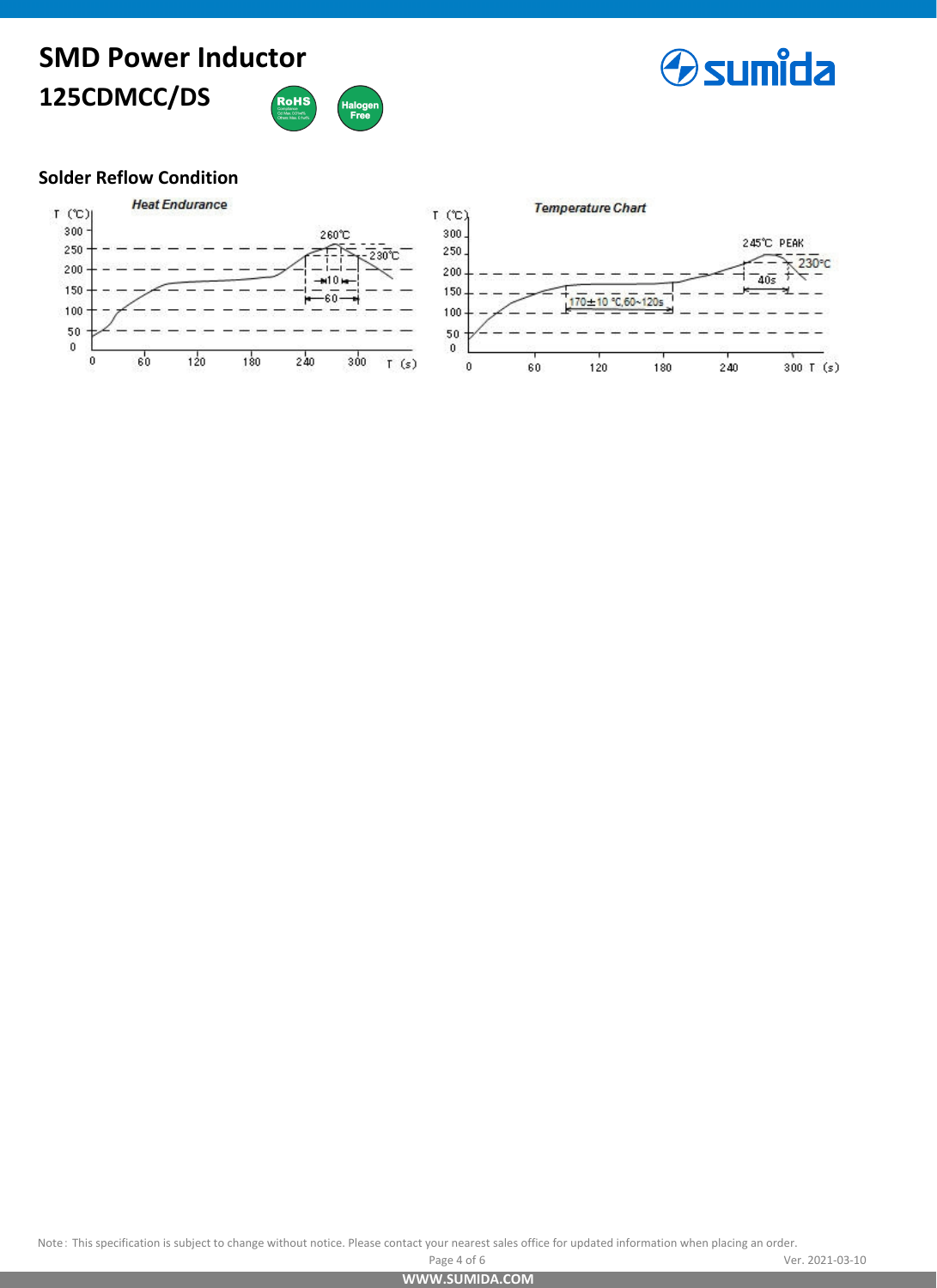# **125CDMCC/DS SMD Power Inductor**



### **[Saturation Current & Temperature Rise Graph](http://www.sumida.com/about/index.php?categoryId=20)**





# 3. 125CDMCCDS-R68MC



### 4. 125CDMCCDS-R82MC



### 5. 125CDMCCDS-1R0MC



#### 7. 125CDMCCDS-1R8MC



### 8. 125CDMCCDS-2R2MC



6. 125CDMCCDS-1R5MC



### 9. 125CDMCCDS-3R3MC



Note: This specification is subject to change without notice. Please contact your nearest sales office for updated information when placing an order.

**[WWW.SUMIDA.COM](www.sumida.com)**